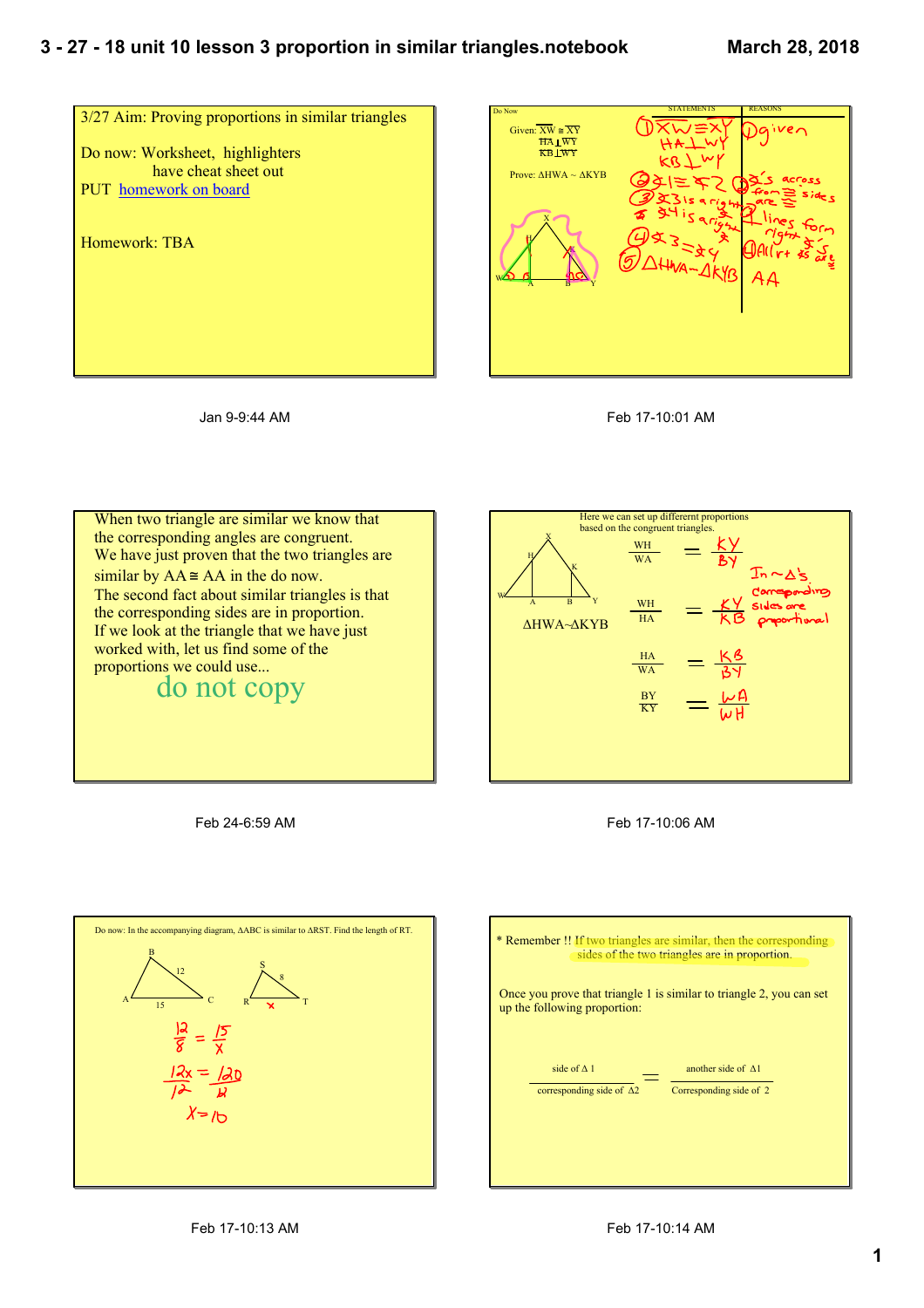

Feb 24-7:11 AM

In order to prove a **proportion** you must prove that the two triangles are similar first AA≅AA.

**COPy** 

Feb 24-7:16 AM

| Example 1<br>Given: $\overline{AB}$    $\overline{DE}$            | <b>Statements</b>                                                                                                                                                | Reasons                                                                                                                                                                     |
|-------------------------------------------------------------------|------------------------------------------------------------------------------------------------------------------------------------------------------------------|-----------------------------------------------------------------------------------------------------------------------------------------------------------------------------|
| Prove EC ED                                                       | $\bigcirc$ ABIDE                                                                                                                                                 | Vanen                                                                                                                                                                       |
| $BC = \overline{AB}$                                              | 24C= KC                                                                                                                                                          | <b>Dreflexive</b>                                                                                                                                                           |
| в<br>E                                                            | $41 = 42$<br>plan: $\mathbb{S}^{\mathbb{C}}$ = $\mathbb{S}^{\mathbb{D}}$<br>What triangles are we proving? $\mathbb{S}^{\mathbb{C}}$ = $\mathbb{S}^{\mathbb{D}}$ | <b>BILLINES Cut by a</b><br>transversal hare<br>= Carresponding X5<br>$SEDD \sim \triangle BCA$ (DAA for sinilarity<br>D Corresponding sloles<br>$In \sim \Delta$ 's are in |
| Use your pen or pencil and draw<br>on the lines of the proportion |                                                                                                                                                                  | $Dropor$ tion                                                                                                                                                               |
|                                                                   |                                                                                                                                                                  |                                                                                                                                                                             |
|                                                                   |                                                                                                                                                                  |                                                                                                                                                                             |
|                                                                   |                                                                                                                                                                  |                                                                                                                                                                             |

Feb 17-10:16 AM







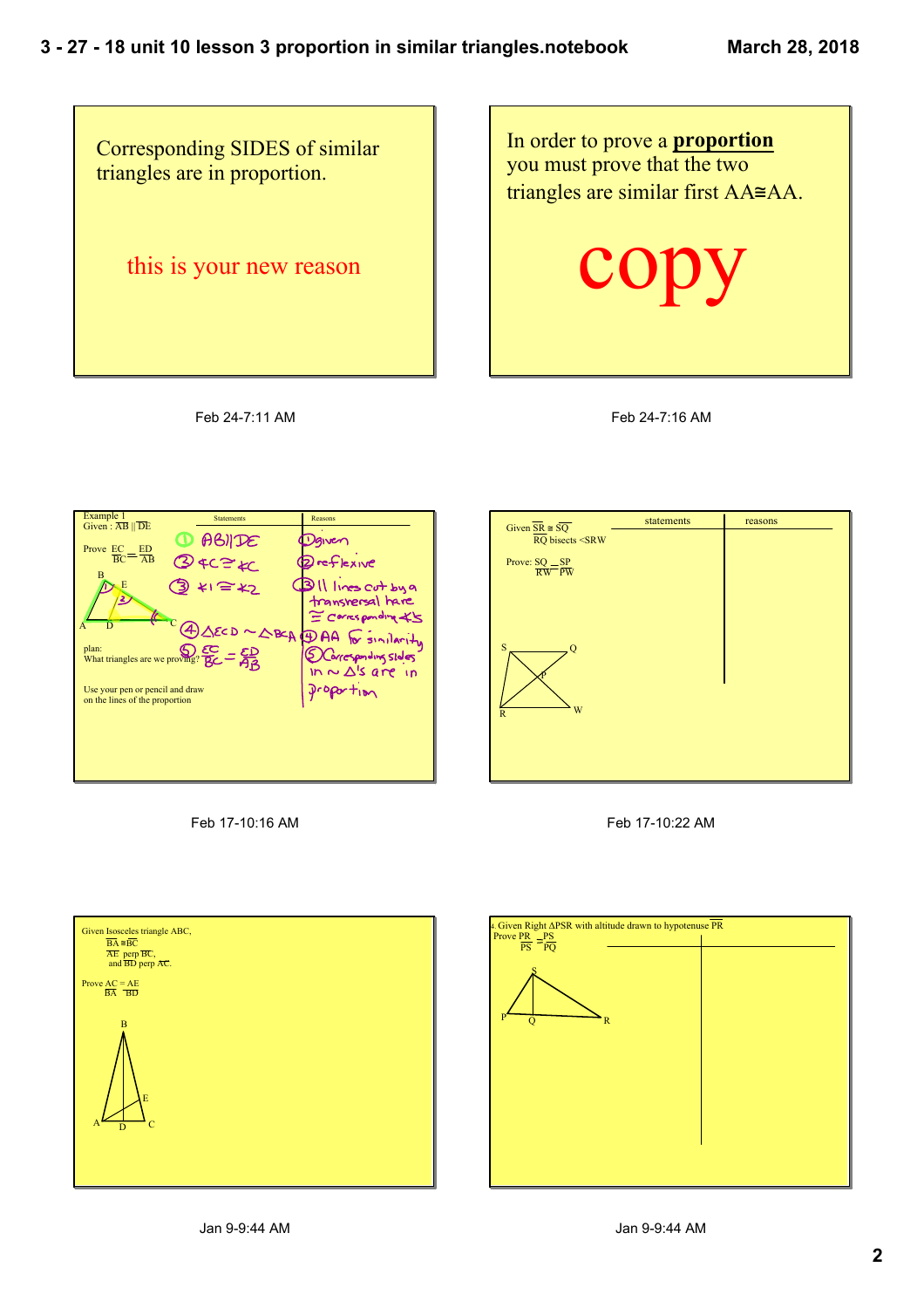

Jan 9-9:44 AM



Jan 9-9:44 AM



Jan 9-9:44 AM



Mar 30-6:37 AM



\*\* To prove that the product of the lengths of two line segments is equal to the products of the lengths of two other line segments: 1. First, prove that two triangles are **similar**.

2. Next, form a **proportion** that includes the lengths of the four line segments, based on corresponding sides of the similar triangles.

3. Then apply the theorem: **In a proportion, the product of the means equals the product of the extremes**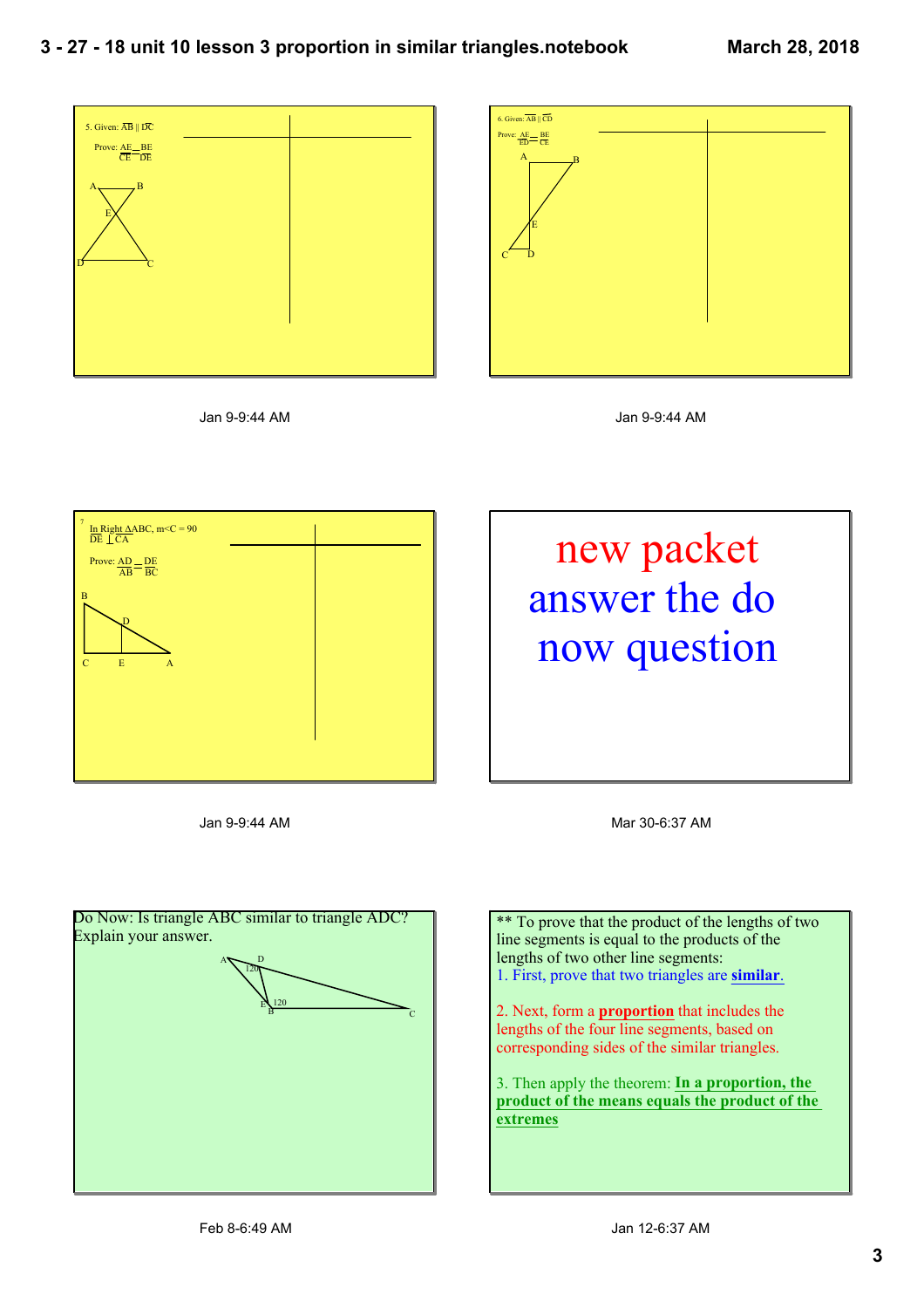





Jan 12-6:46 AM

 Let's look at example #1 When you want to solve a proportion what do you do?

So when we look at example 1 we need to set up the proportion that reflects our cross multiplication

Jan 12-6:46 AM

Mar 30-6:58 AM



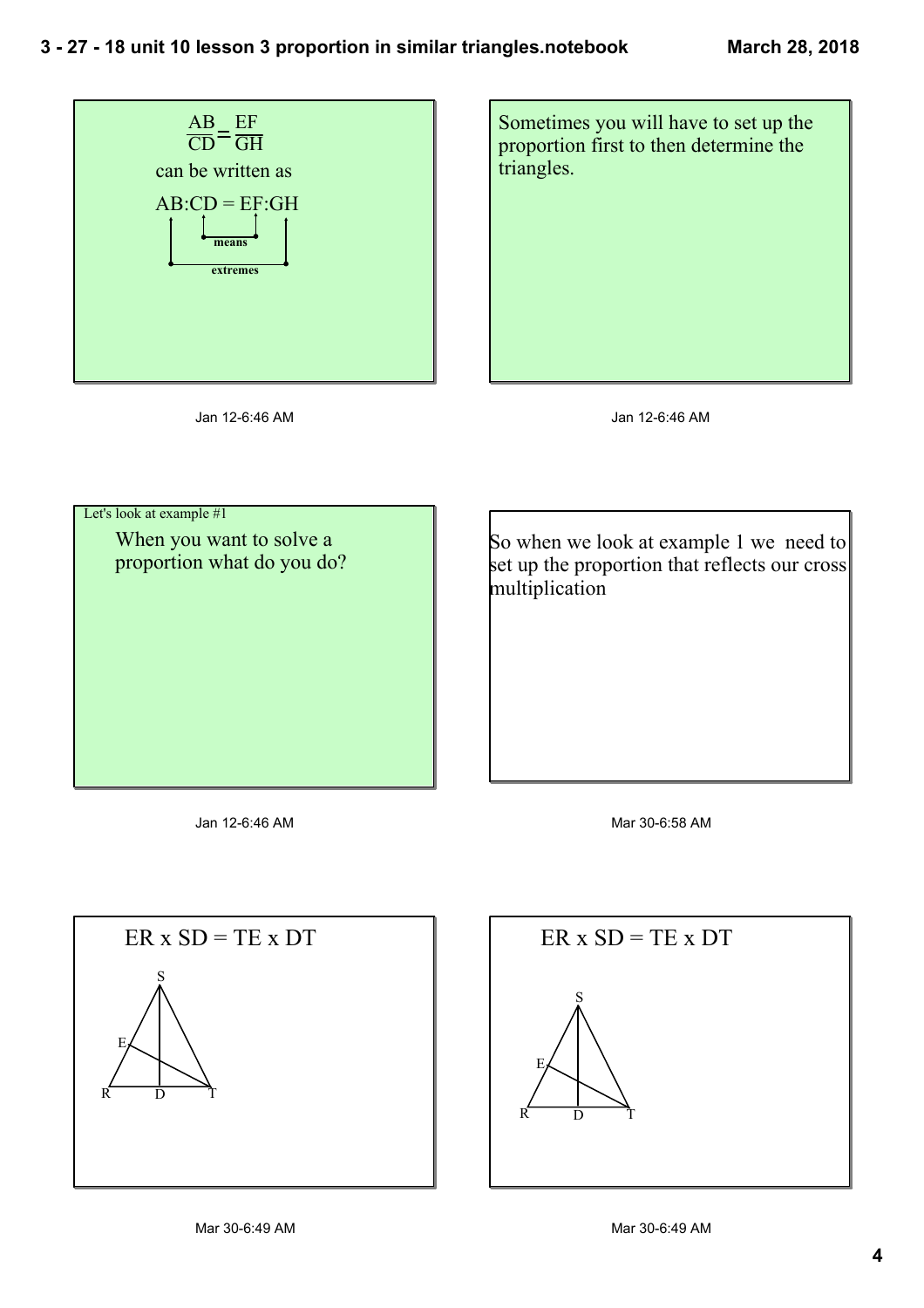







## \*\*\*\*\*NOTE\*\*\*\*\*

The order of the last three lines will always be the same!!!!!!

 $AA \cong AA$  (triangles similar)

Corresponding sides of similar triangles are in proportion. (the proportion)

In a proportion, the product of the means is equal to the product of the extremes. (the product)



Jan 12-6:53 AM





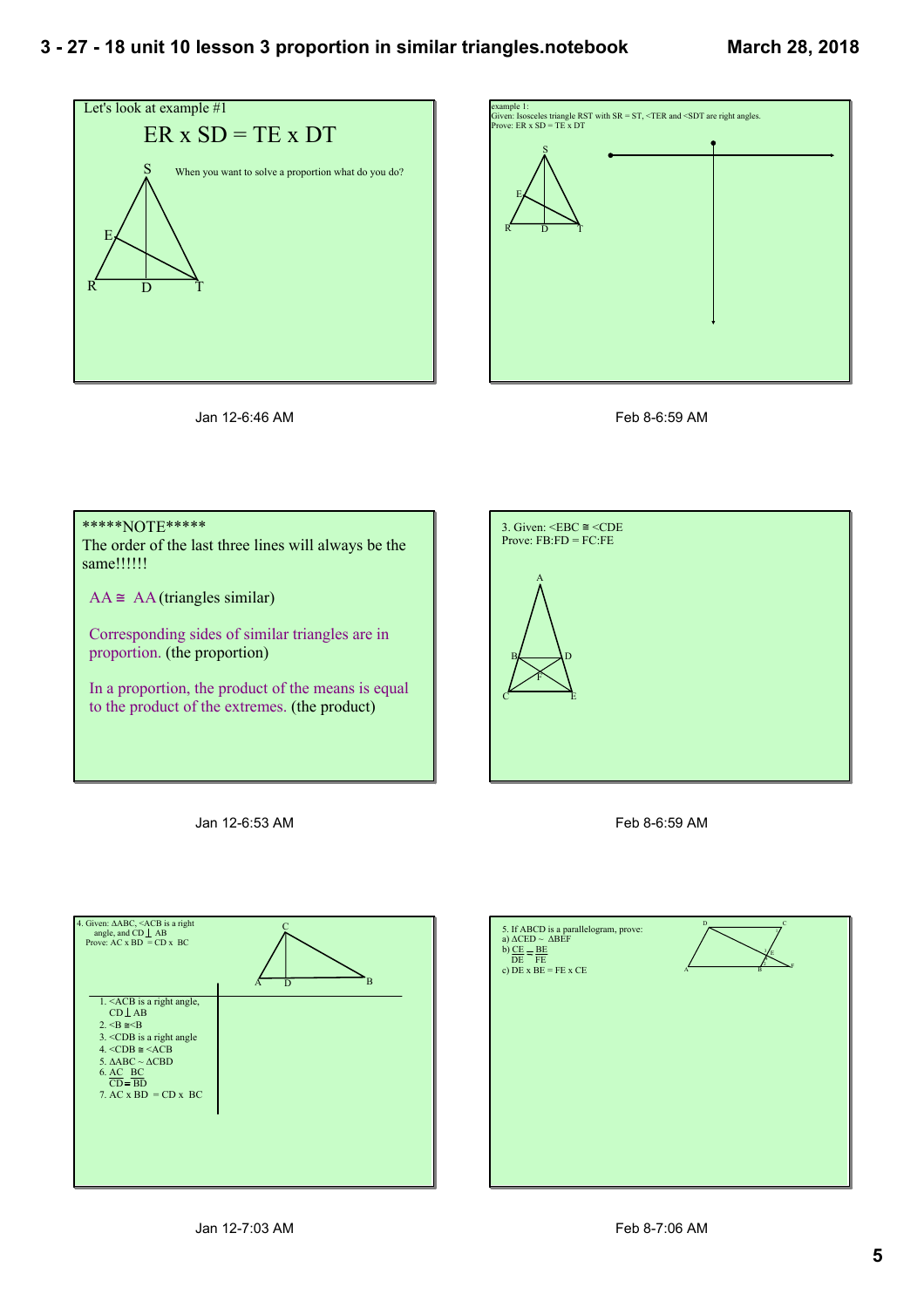## **3 27 18 unit 10 lesson 3 proportion in similar triangles.notebook**











Jan 12-7:24 AM